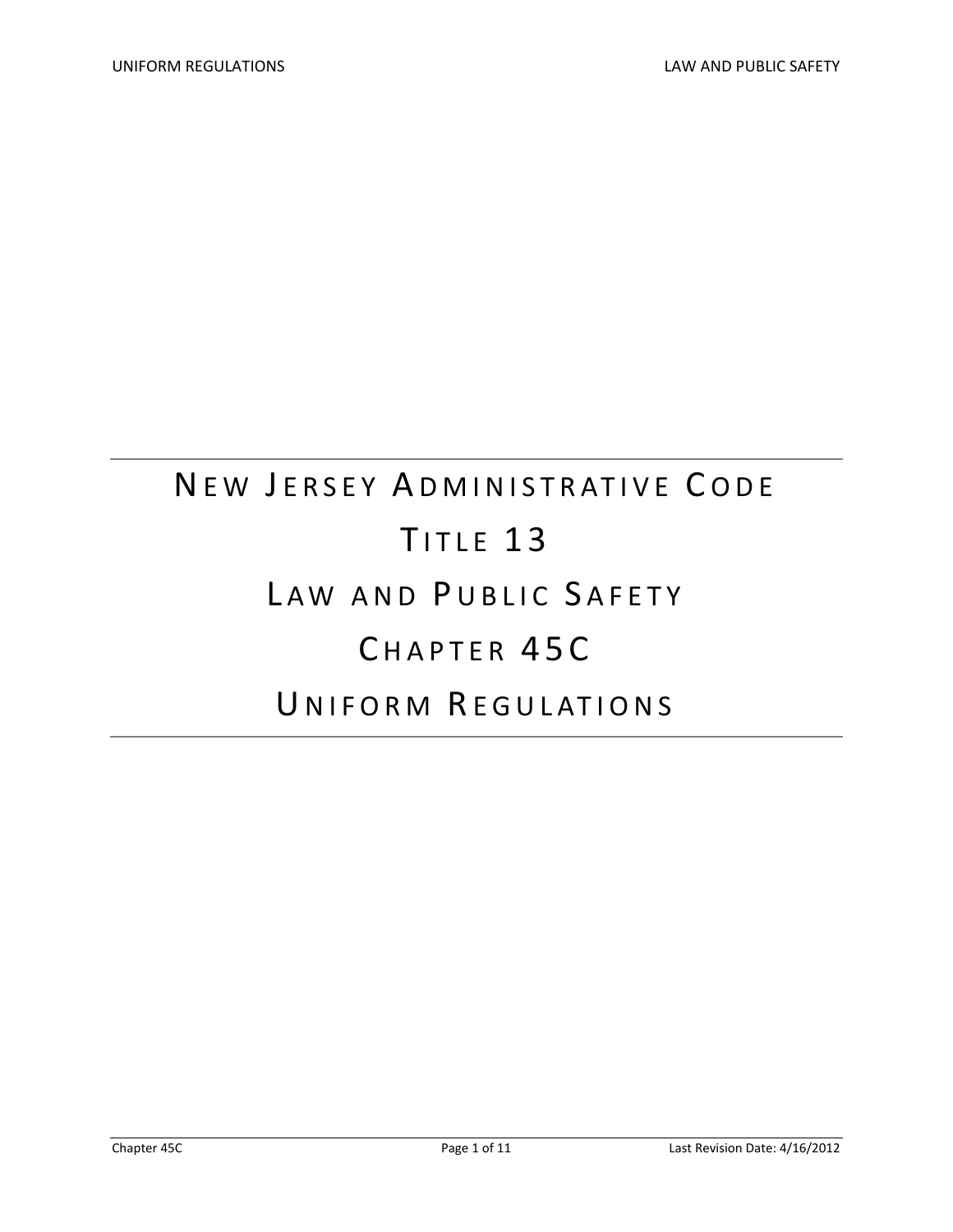# CHAPTER TABLE OF CONTENTS

| SUBCHAPTER 1. LICENSEE DUTY TO COOPERATE AND TO COMPLY WITH BOARD ORDERS  3                           |  |
|-------------------------------------------------------------------------------------------------------|--|
|                                                                                                       |  |
|                                                                                                       |  |
|                                                                                                       |  |
| 13:45C-1.4 Failure to comply with Board orders as professional or occupational misconduct4            |  |
| 13:45C-1.5 Unavailability of privileges in investigative or disciplinary proceedings4                 |  |
| 13:45C-1.6 Maintenance of and access to statements, records or other information that is subject to a |  |
| SUBCHAPTER 2. WAIVERS FROM REGULATORY REQUIREMENTS; APPLICATION  6                                    |  |
|                                                                                                       |  |
|                                                                                                       |  |
|                                                                                                       |  |
|                                                                                                       |  |
|                                                                                                       |  |
|                                                                                                       |  |
|                                                                                                       |  |
|                                                                                                       |  |
|                                                                                                       |  |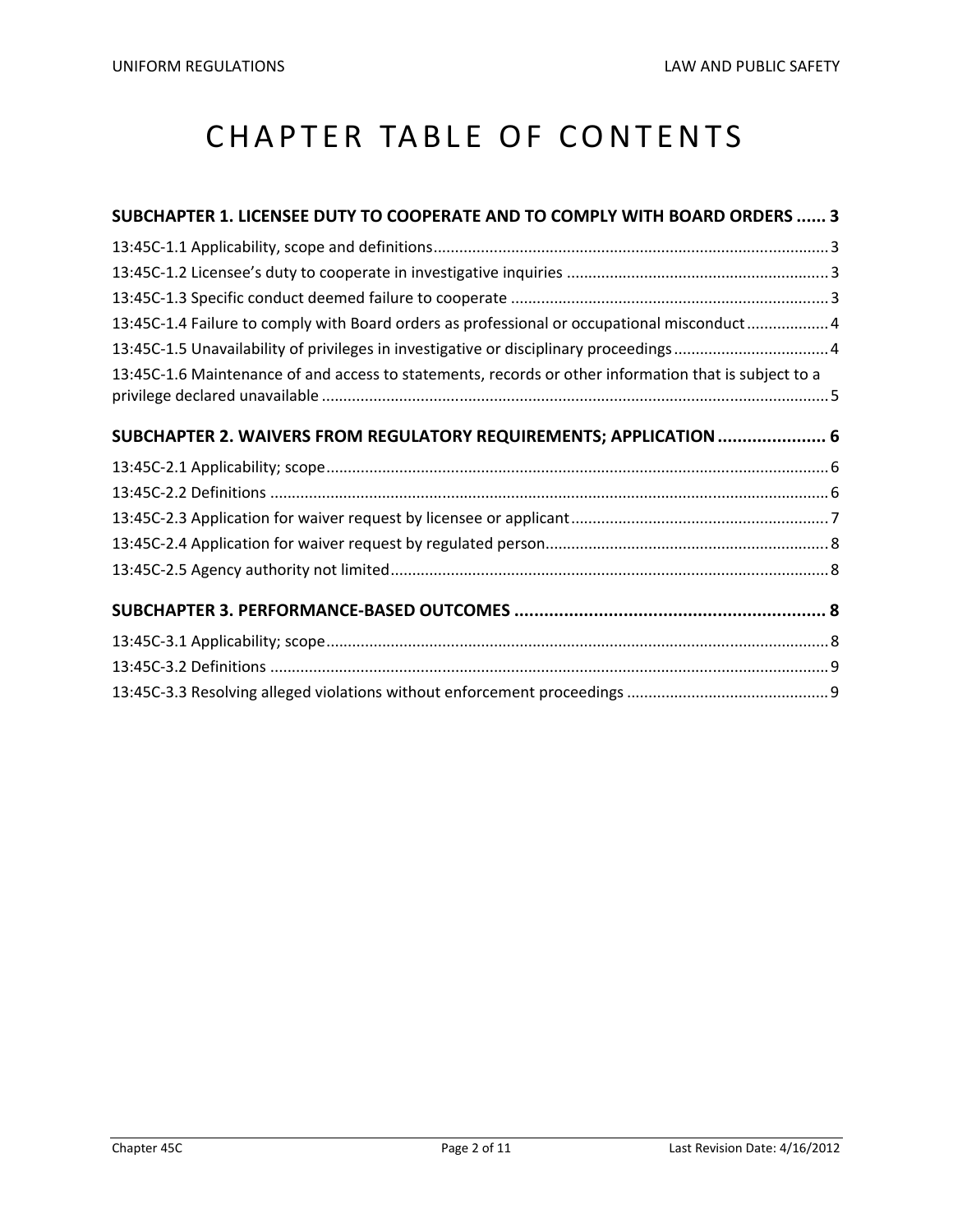## **SUBCHAPTER 1. LICENSEE DUTY TO COOPERATE AND TO COMPLY WITH BOARD ORDERS**

#### **13:45C-1.1 APPLICABILITY, SCOPE AND DEFINITIONS**

- a) This subchapter shall apply to all licensees of any board, committee or sub-unit within the Division of Consumer Affairs.
- b) For the purpose of this subchapter, "licensee" shall mean any licensee, permittee, certificate holder or registrant of:
	- 1) The Division of Consumer Affairs;
	- 2) Any professional or occupational licensing board, committee, or other subunit of a board or committee located within the Division; or
	- 3) The Legalized Games of Chance Control Commission.

#### **13:45C-1.2 LICENSEE'S DUTY TO COOPERATE IN INVESTIGATIVE INQUIRIES**

- a) A licensee shall cooperate in any inquiry, inspection or investigation conducted by, or on behalf of, a board, the Director or the licensee's licensing agency into a licensee's conduct, fitness or capacity to engage in a licensed profession or occupation where said inquiry is intended to evaluate such conduct, fitness or capacity for compliance with applicable statutory or regulatory provisions.
- b) A licensee's failure to cooperate, absent good cause or bona fide claim of a privilege not identified in N.J.A.C. 13:45C-1.5 as unavailable, may be deemed by the board, the Director, or the licensing agency to constitute professional or occupational misconduct within the meaning of N.J.S.A. 45:1-21(e) or the agency's enabling act and thus subject a licensee to disciplinary action pursuant to N.J.S.A. 45:1-21(h) or the agency's enabling act.

#### **13:45C-1.3 SPECIFIC CONDUCT DEEMED FAILURE TO COOPERATE**

- a) The following conduct by a licensee may be deemed a failure to cooperate and, therefore, professional or occupational misconduct and grounds for disciplinary action including, but not limited to, suspension or revocation of licensure:
	- 1) The failure to timely respond to an inquiry to provide information in response to a complaint received concerning licensee conduct;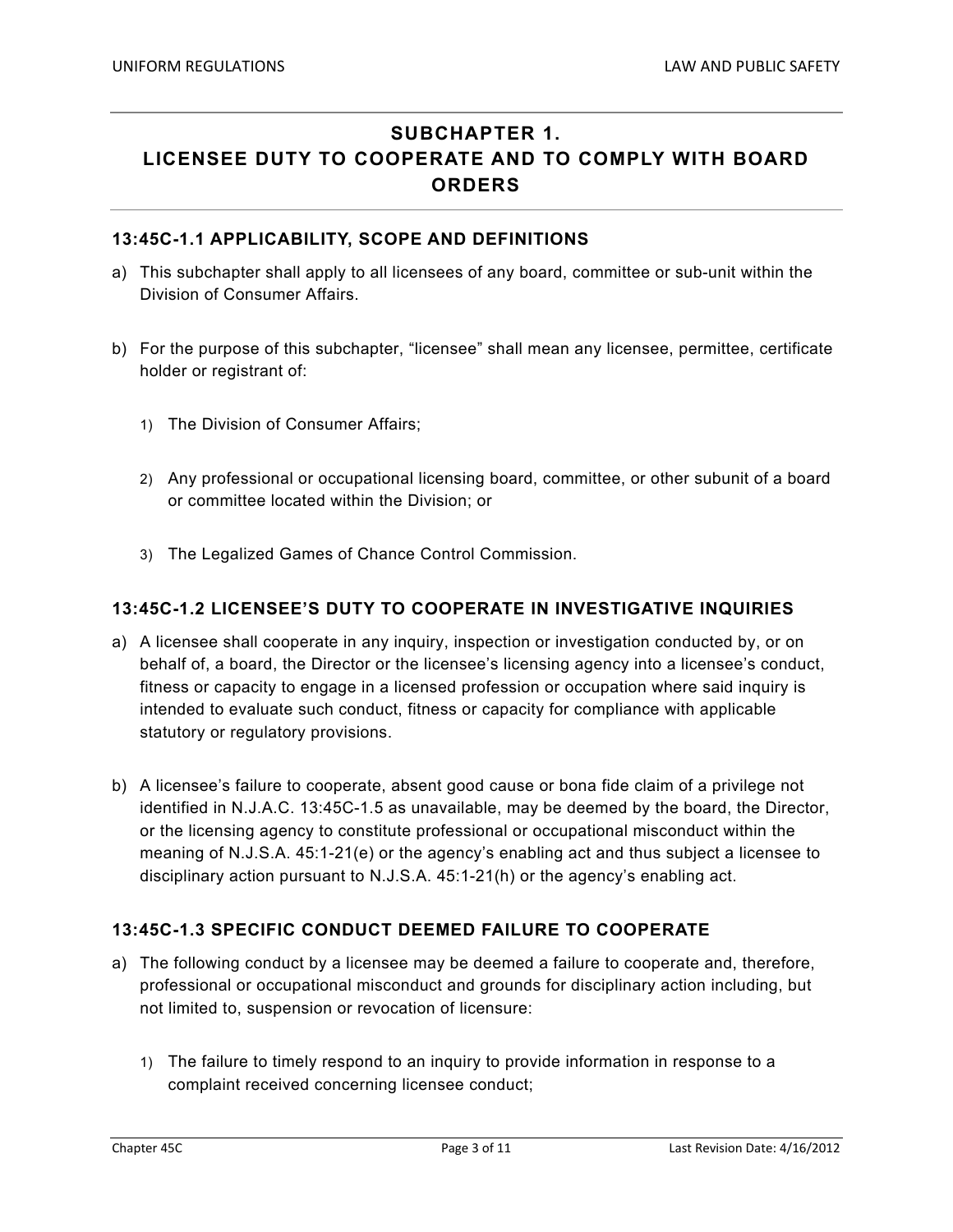- 2) The failure to timely provide records related to licensee conduct;
- 3) The failure to attend any scheduled proceeding at which the licensee's appearance is directed. In the event that a licensee elects to retain counsel for the purpose of representation in any such proceeding, it shall be the licensee's responsibility to do so in a timely fashion. The failure of a licensee to retain counsel, absent a showing of good cause therefor, shall not cause an adjournment of the proceeding;
- 4) The failure to timely respond or to provide information requested pursuant to a demand under N.J.S.A. 45:1-18 or other applicable law or to provide access to any premises from which a licensed profession or occupation is conducted. Included within this paragraph shall be the failure to respond to any demand for statement or report under oath, the failure to permit the examination of any goods, ware or item used in the rendition of the professional or occupational service and the failure to grant access to records, books or other documents utilized in the practice of the occupation or profession;
- 5) The failure to answer any question pertinent to inquiry made pursuant to N.J.S.A. 45:1- 18 or other applicable law unless the response to said question is subject to a bona fide claim of privilege;
- 6) The failure to make proper and timely response by way of appearance or production of documents to any subpoena issued pursuant to N.J.S.A. 45:1-18 or as may otherwise be provided by law; or
- 7) The failure to provide to the Board, the Director or the licensing agency timely notice of any change of address from that which appears on the licensee's most recent license renewal or application.

#### **13:45C-1.4 FAILURE TO COMPLY WITH BOARD ORDERS AS PROFESSIONAL OR OCCUPATIONAL MISCONDUCT**

The failure of a licensee to comply with an order duly entered and served upon the licensee or of which the licensee has knowledge shall be deemed professional or occupational misconduct.

#### **13:45C-1.5 UNAVAILABILITY OF PRIVILEGES IN INVESTIGATIVE OR DISCIPLINARY PROCEEDINGS**

a) In any investigative inquiry conducted pursuant to N.J.S.A. 45:1-18 or in any disciplinary proceeding conducted pursuant to N.J.S.A. 45:1-21, or as may otherwise be authorized by law, the physician-patient privilege, psychologist-patient privilege, marriage and family therapist-client privilege, professional counselor-client privilege, associate counselor-client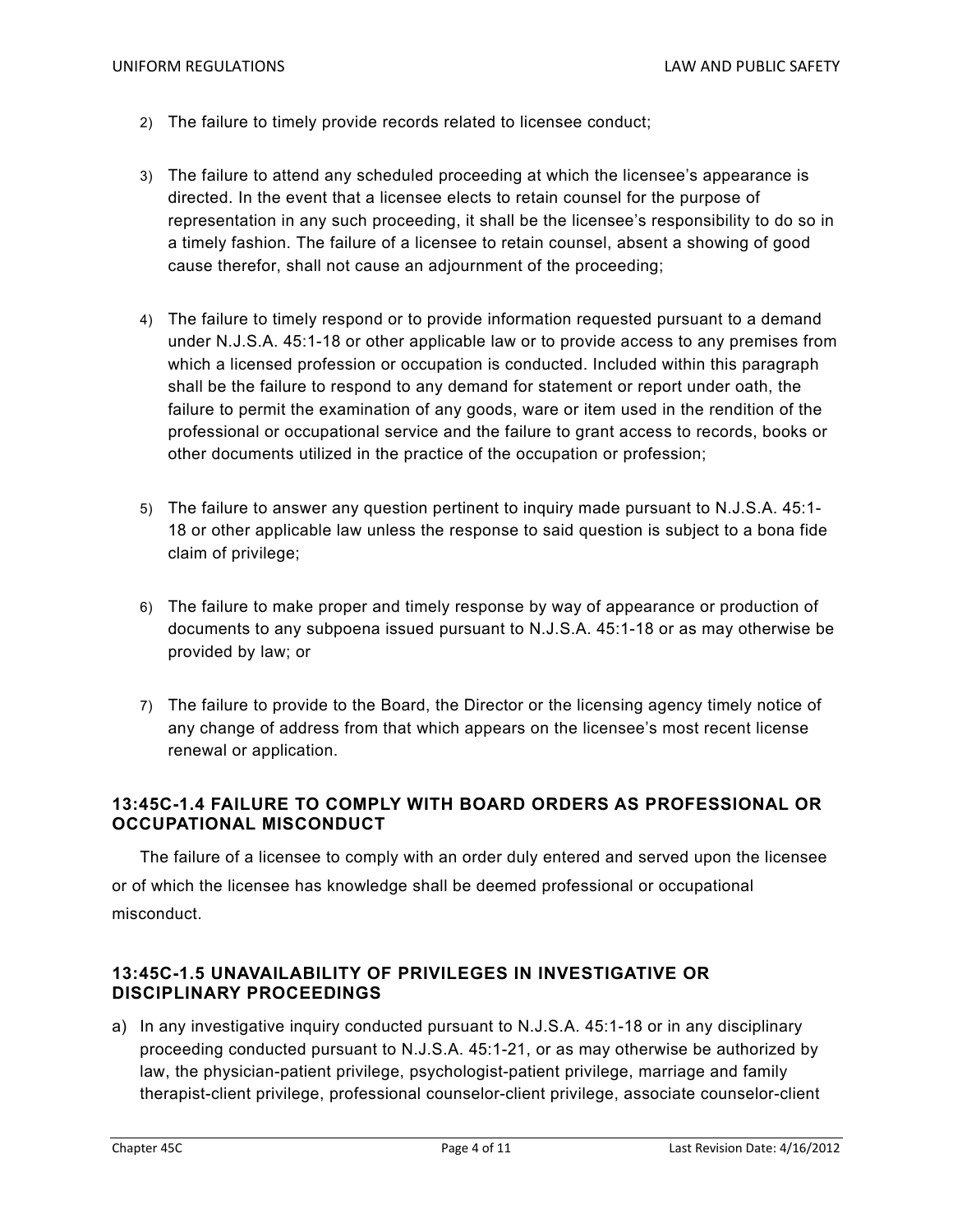privilege, social worker-client privilege and the alcohol and drug counselor-client privilege shall be unavailable.

b) Any statements or records otherwise subject to a claim of the stated privileges which may be obtained by the Board, its agent or the Attorney General pursuant to N.J.S.A. 45:1-18 shall remain confidential and shall not be disclosed unless so ordered by a court of competent jurisdiction, the appropriate, licensing board or the Office of Administrative Law in acontested case.

#### **13:45C-1.6 MAINTENANCE OF AND ACCESS TO STATEMENTS, RECORDS OR OTHER INFORMATION THAT IS SUBJECT TO A PRIVILEGE DECLARED UNAVAILABLE**

- a) Any statements, records or other information which may be subject to any privilege declared unavailable in this subchapter shall be maintained in a secure place and manner by:
	- 1) The evidence custodian within the Division of Consumer Affairs, Enforcement Bureau;
	- 2) The professional or occupational licensing board and the committee or other subunit of a board or committee located within the Division which has a direct connection with, or a need for access to, the matter to which the statements, records or other information pertain; or
	- 3) A Deputy Attorney General.
- b) Except as may be otherwise ordered as provided in the subchapter, access to statements, records or other information shall be afforded only to employees and agents of, and experts or other consultants retained by, the Attorney General, the Enforcement Bureau, or the Board or other subunit of the Division having a direct connection with, or a need for access to, the matter to which the statement, records or other information pertain.
- c) The statements, records or other information may be retained for the period of time during which an investigation remains open or until the completion of all administrative or judicial proceedings relating thereto, at which time they may be returned to the licensee or other person from whom they were obtained. In the absence of such licensee or other person, the statements, records or other information may be returned to the patient, where appropriate.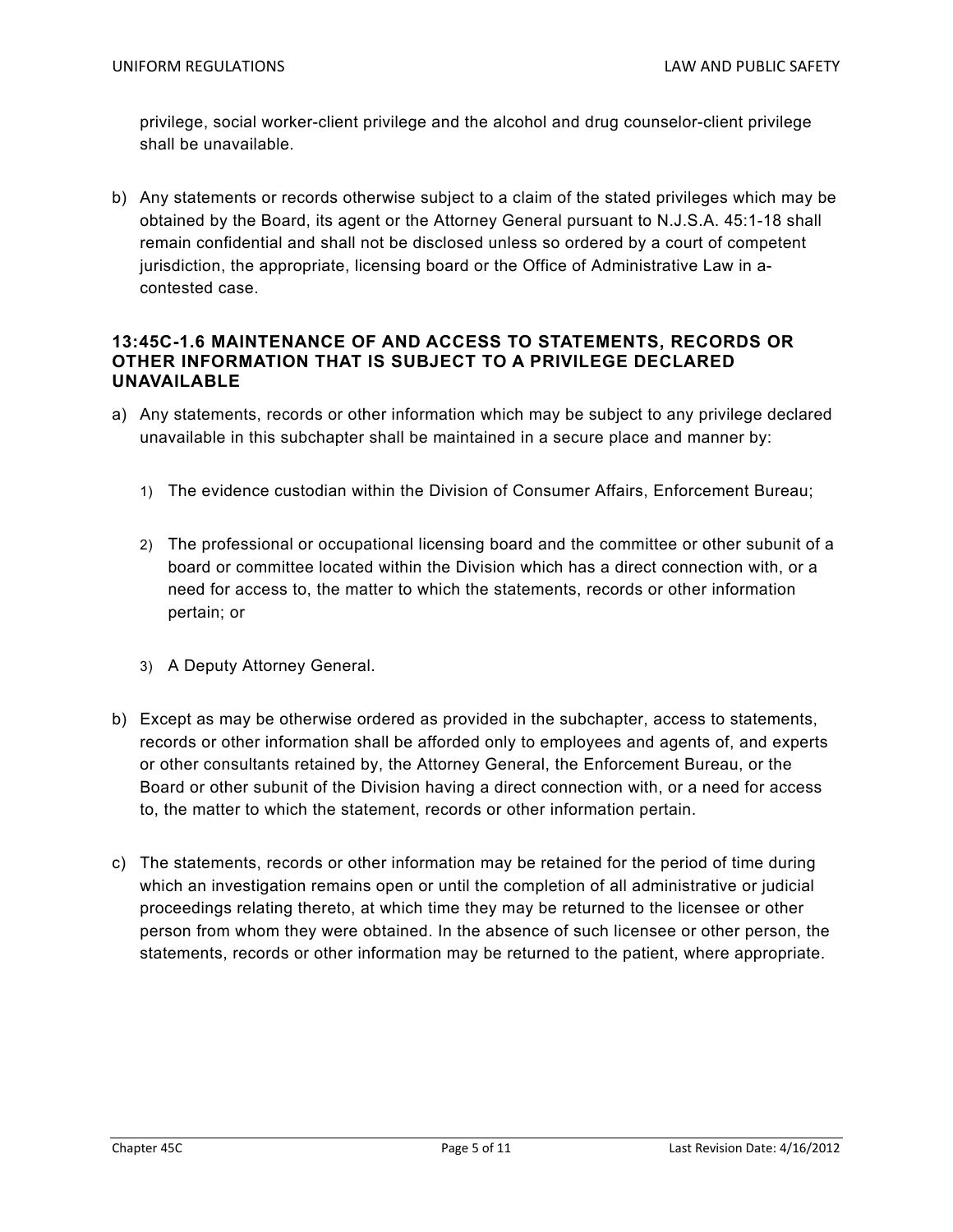# **SUBCHAPTER 2. WAIVERS FROM REGULATORY REQUIREMENTS; APPLICATION**

#### **13:45C-2.1 APPLICABILITY; SCOPE**

- a) The rules in this subchapter shall apply to all licensees of the Division of Consumer Affairs, of any board, committee or unit within the Division of Consumer Affairs, and of the Legalized Games of Chance Control Commission; to all applicants for licensure by the Division, such boards, committees or units or the Commission; and to persons whose conduct is subject to, or regulated by, the laws and rules administered by the Division of Consumer Affairs, by any board, committee or unit within the Division of Consumer Affairs or by the Commission. For the purposes of this subchapter, units within the Division include, for example, the Bureau of Securities, the Charities Registration Unit and the Office of Weights and Measures.
- b) The purpose of the rules in this subchapter is to authorize boards, committees, and units within the Division, pursuant to the standards and according to the requirements enunciated in the rules, to waive a specific regulatory requirement in circumstances specified in the subchapter where the grant of a waiver will not compromise the spirit and intent of the agency's statutory goals of providing consumer protection or pose a risk to the health, safety, or welfare of the public. The rules of this subchapter do not grant authority to such boards, committees, and units to waive statutory requirements. A waiver under this subchapter shall not excuse a failure to obtain a license, permit, or other authorization required by ordinance, statute, or rule to be obtained from a unit within the Division or from another governmental agency.

#### **13:45C-2.2 DEFINITIONS**

For purposes of this subchapter, the following words shall have the following meaning, unless the context indicates otherwise:

"Agency" means:

- 1. The Division;
- 2. Any professional or occupational licensing board, committee or subunit of a board or committee located within the Division; or
- 3. The Commission.

"Applicant" means any person applying for a license, permit. certificate or registration issued by an agency.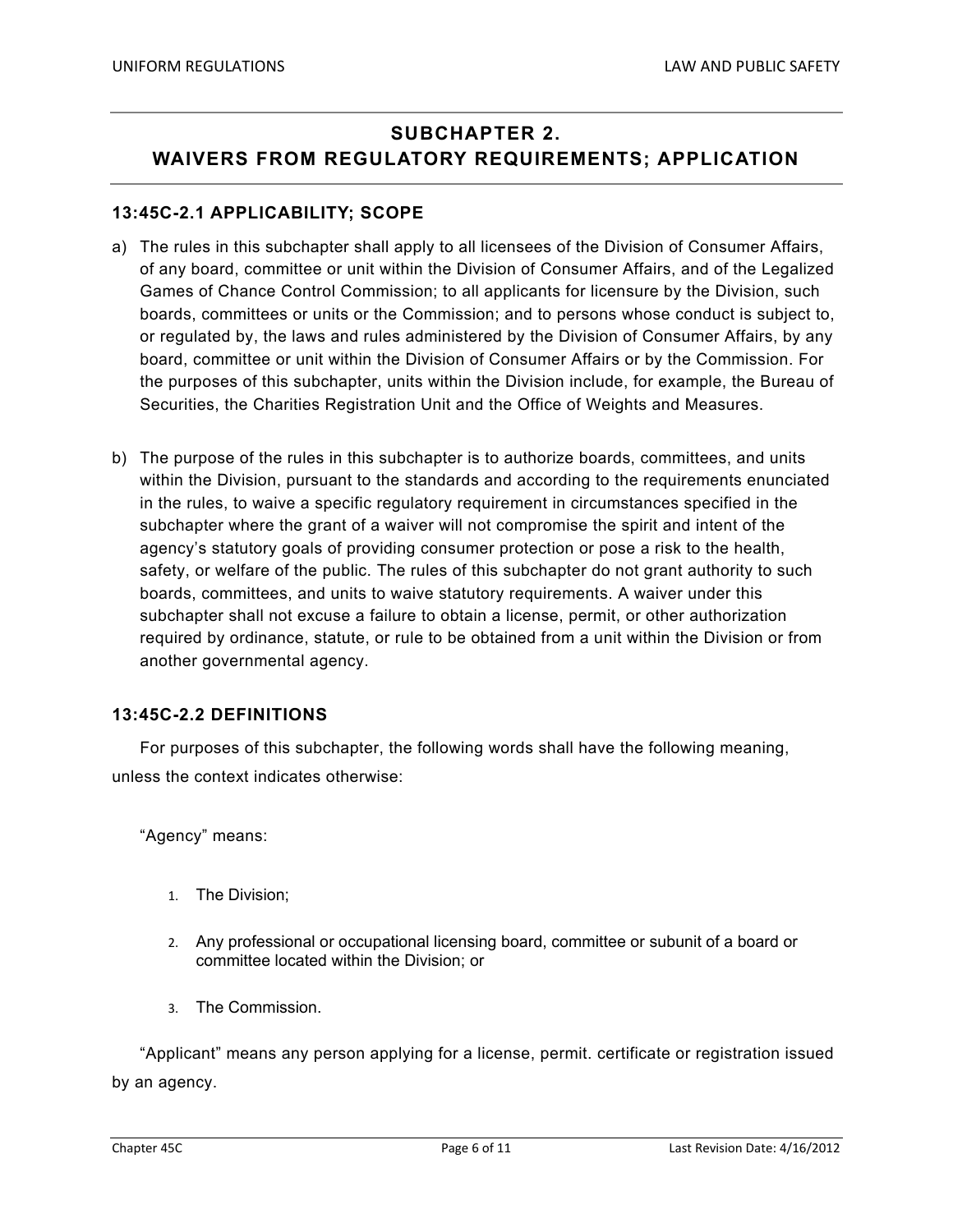"Commission" means the Legalized Games of Chance Control Commission.

"Division" means the Division of Consumer Affairs and all units within the Division of Consumer Affairs, including, without limitation the Bureau of Securities, the Charities Registration Unit and the Office of Weights and Measures.

"Licensee" means any licensee, permittee, certificate holder or registrant of an agency.

"Person" means any natural person, partnership, corporation, company, association or other business or non-profit entity.

"Regulated person" means a person, other than an applicant or licensee, whose commercial or not-for-profit activities are subject to, or regulated by, the laws and rules administered by an agency.

#### **13:45C-2.3 APPLICATION FOR WAIVER REQUEST BY LICENSEE OR APPLICANT**

- a) A licensee or an applicant may apply to an agency for a waiver or relaxation of a specific regulatory requirement when strict compliance with that requirement would lead to an unfair, burdensome or incongruous result; would conflict with the rules of another agency; or would result in undue hardship, economic or otherwise, provided that the waiver or relaxation of the regulatory requirements would not unduly burden any affected parties, and that the waiver is consistent with the underlying purposes of the agency's laws and rules.
- b) A licensee or an applicant shall submit a waiver request in writing which shall be timely and shall include the following:
	- 1) The specific rule(s) or part(s) of the rule(s) for which the waiver is requested;
	- 2) The reasons for requesting the waiver, including a statement detailing the hardship that would result to the licensee or applicant if the waiver is not approved; and
	- 3) Documentation that supports the licensee's or applicant's request for the waiver, if applicable.
- c) Absent a request for a waiver, an agency may waive or relax its regulatory requirements on its own initiative if the consequence of requiring strict compliance with the rules, or parts of the rules, in a particular instance, would lead to an unfair, burdensome or incongruous result, or would endanger the health, safety and welfare of the general public.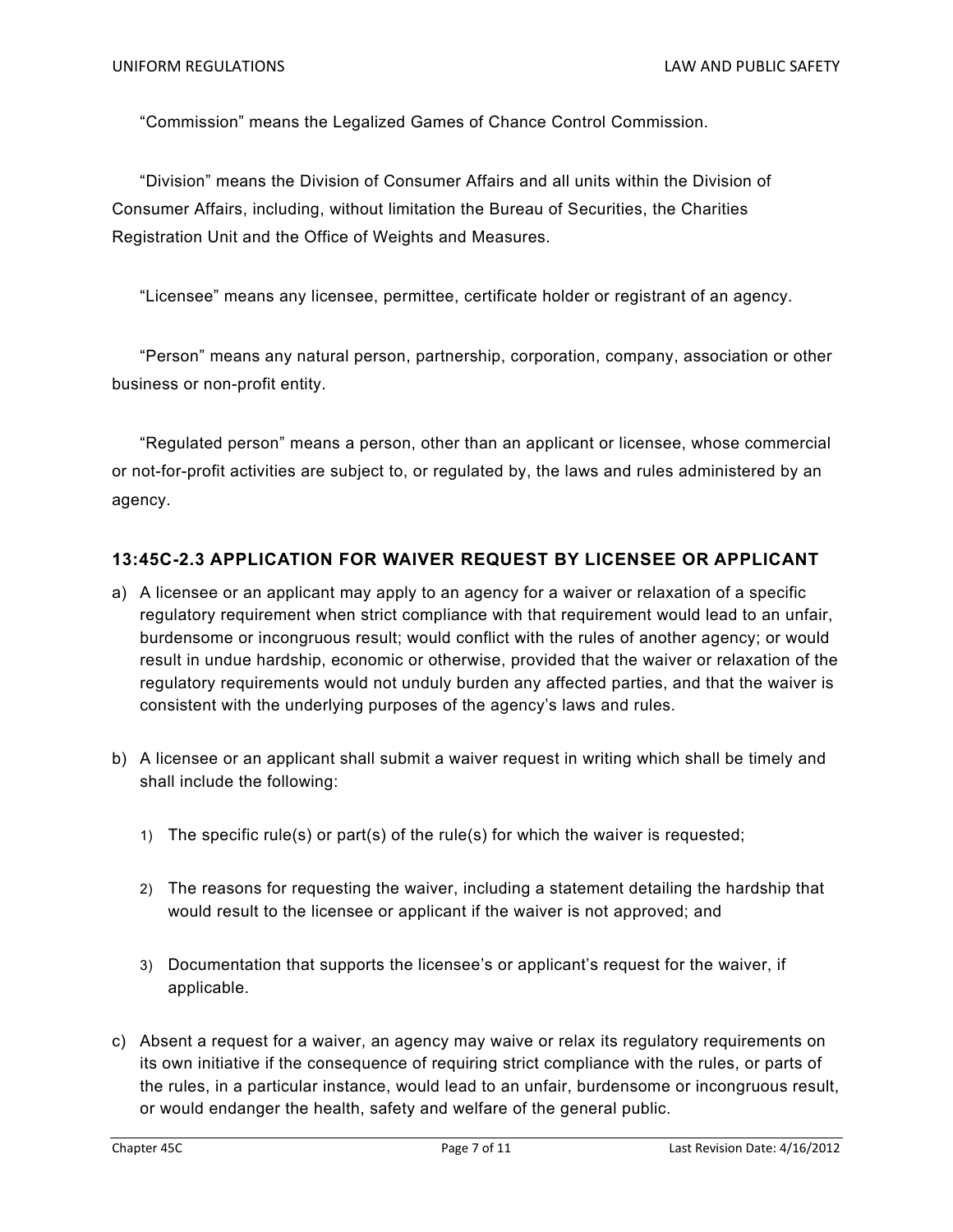#### **13:45C-2.4 APPLICATION FOR WAIVER REQUEST BY REGULATED PERSON**

- a) A regulated person may apply to an agency for a waiver or relaxation of a specific regulatory requirement when strict compliance with that requirement would conflict with the rules of another agency, would be unduly burdensome or would result in undue hardship, economic or otherwise, provided that the waiver or relaxation of the regulatory requirements would not unduly burden any affected parties, and that the waiver is consistent with the underlying purposes of the agency's laws and regulations.
- b) A regulated person shall submit a waiver request in writing, which shall be timely and shall include the following:
	- 1) The specific rule(s) or part(s) of the rule(s) for which the waiver is requested;
	- 2) The reasons for requesting the waiver, including a statement detailing the hardship that would result to the regulated person if the waiver is not approved; and
	- 3) Documentation that supports the regulated person's request for the waiver, if applicable.
- c) Absent a request for a waiver, an agency may waive or relax its regulatory requirements on its own initiative if the consequence of strict compliance with the rules, or parts of the rules, in a particular instance, would lead to an unfair, burdensome or incongruous result, or would endanger the health, safety and welfare of the general public.

#### **13:45C-2.5 AGENCY AUTHORITY NOT LIMITED**

Nothing contained in this subchapter shall limit, diminish or abrogate the authority of an agency to take such action as is available to it under applicable law or agency rule.

### **SUBCHAPTER 3. PERFORMANCE-BASED OUTCOMES**

#### **13:45C-3.1 APPLICABILITY; SCOPE**

The rules in this subchapter shall apply to alleged violations of the rules and regulations of the Division of Consumer Affairs, each board, committee and unit within the Division of Consumer Affairs and the Legalized Games of Chance Control Commission. For the purposes of this subchapter, units within the Division include, for example, the Bureau of Securities, the Charities Registration Unit and the Office of Weights and Measures.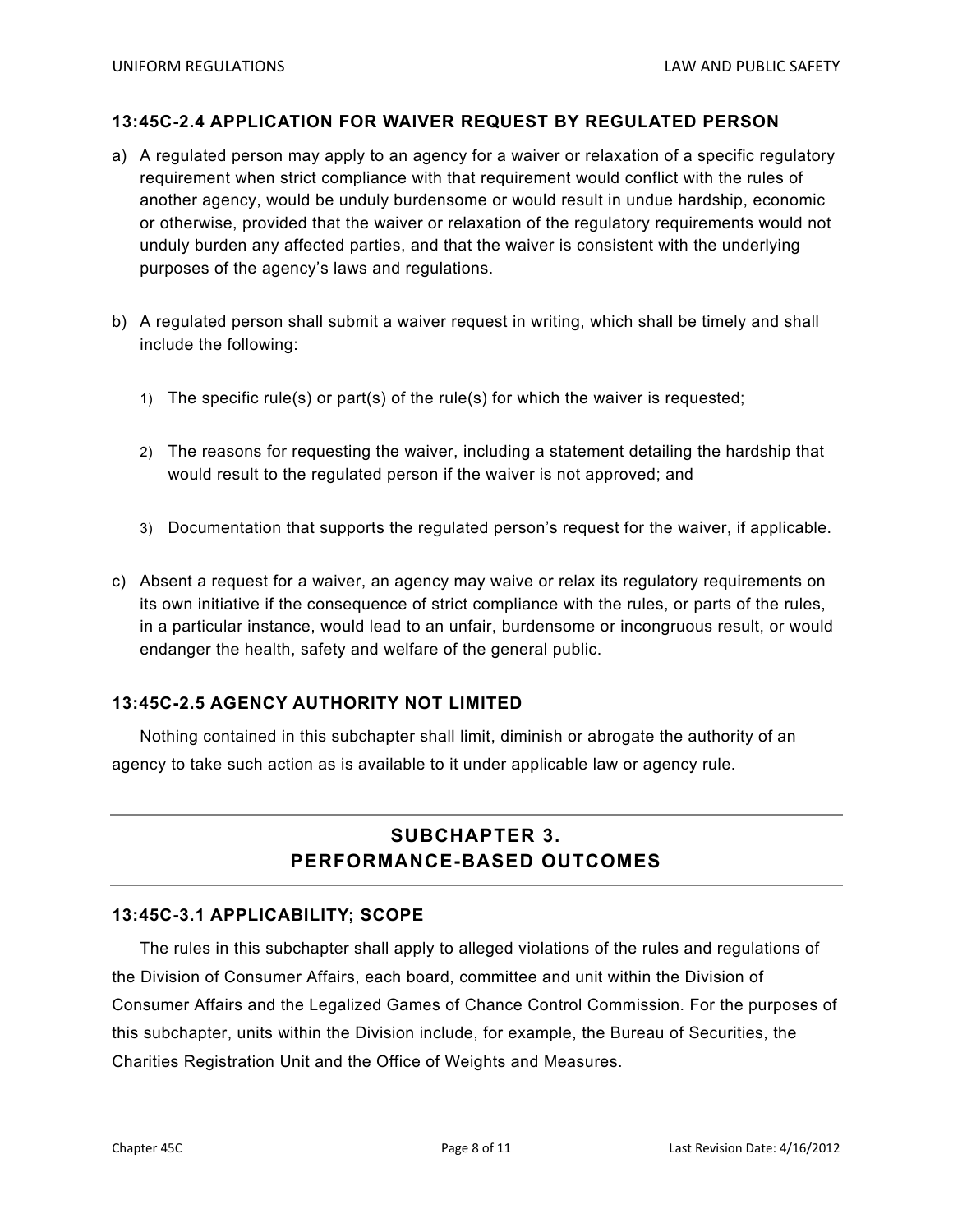#### **13:45C-3.2 DEFINITIONS**

For purposes of this subchapter, the following words shall have the following meaning, unless the context indicates otherwise:

"Agency" means:

- 1. The Division;
- 2. Any professional or occupational licensing board, committee or subunit of a board or committee located within the Division; or
- 3. The Legalized Games of Chance Control Commission.

"Charging document" means a document issued by an agency to commence an enforcement action including, but not limited to, an administrative complaint, provisional order of discipline, notice of violation or uniform penalty letter.

"Division" means the Division of Consumer Affairs and all units within the Division of Consumer Affairs, including, without limitation the Bureau of Securities, the Charities Registration Unit and the Office of Weights and Measures.

"Licensee" means any licensee, permittee, certificate holder or registrant of an agency.

"Person" means any natural person, partnership, corporation, company, association or other business or non-profit entity.

"Regulated person" means a person, other than an applicant or licensee, whose commercial or not-for-profit activities are subject to, or regulated by, the laws and rules administered by an agency.

#### **13:45C-3.3 RESOLVING ALLEGED VIOLATIONS WITHOUT ENFORCEMENT PROCEEDINGS**

a) An agency that finds that there is a basis on which to file or issue a charging document to commence an enforcement proceeding against a person, at its discretion in appropriate circumstances and consistent with applicable law, may pursue measures to encourage the person to comply with the agency's rules rather than impose discipline or penalties.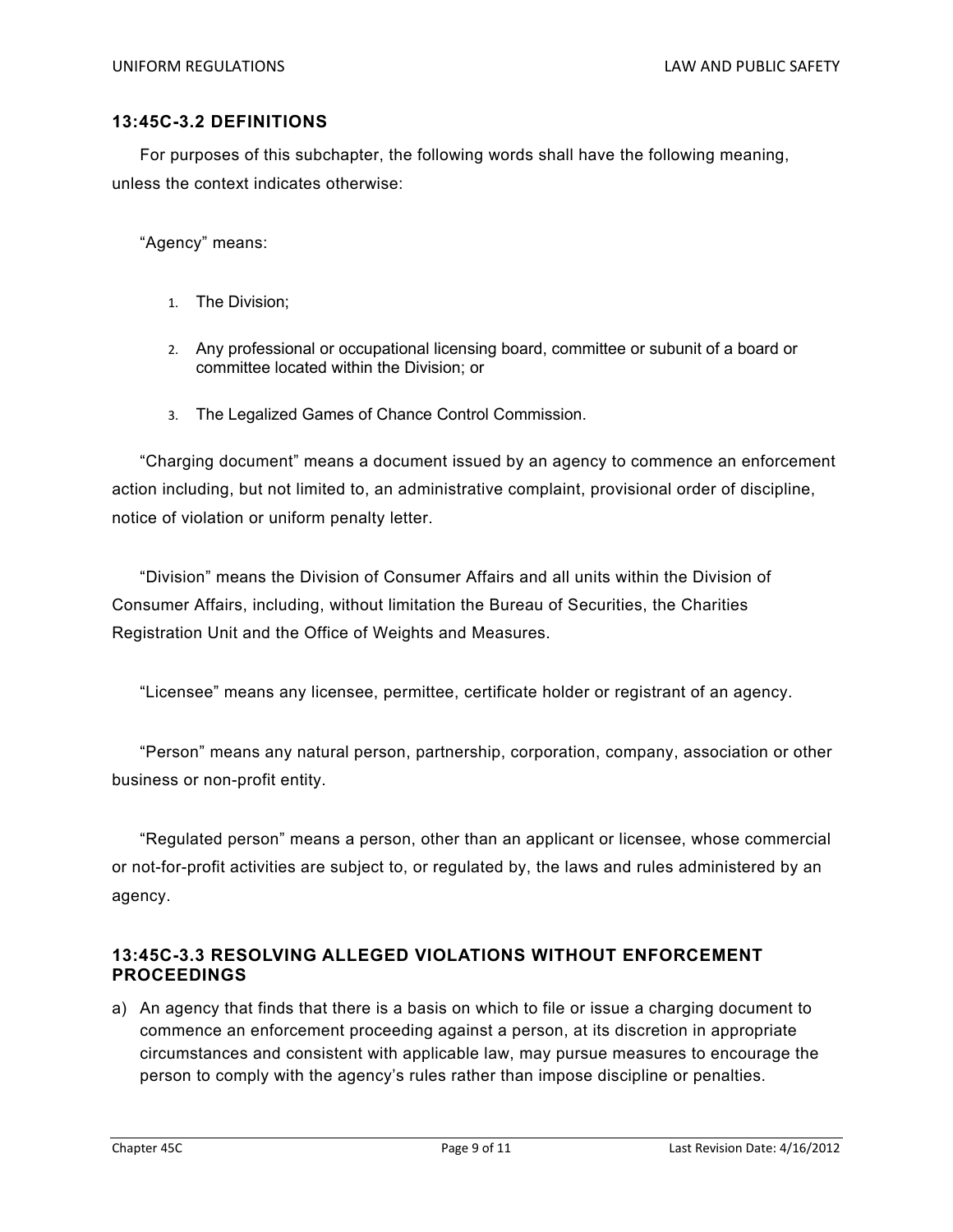- b) In exercising its discretion, the agency may consider, by way of example and not limitation, the following:
	- 1) Whether the person made a good faith effort to comply;
	- 2) The impact of the alleged violation on the quality of the product or service provided;
	- 3) The impact of the alleged violation on the consumer for whom the product or service was provided;
	- 4) The impact of the alleged violation on the public health, safety and welfare;
	- 5) Whether the alleged violation is a first time violation or the same or similar to violations previously committed by the person;
	- 6) Whether the alleged violation is isolated paperwork or procedural regulatory noncompliance; and/or
	- 7) The seriousness of the alleged violation.
- c) Examples of agency measures to encourage compliance shall include, but not be limited to:
	- 1) Issuing a letter of admonition or other warning to the alleged violator, which, unless otherwise provided by law, shall not be public information;
	- 2) Suspending the obligation to pay fines or penalties subject to continuing compliance with agency rules;
	- 3) Obtaining the agreement of the alleged violator, as a condition for continued, reinstated or renewed licensure, to secure medical or such other professional treatment as may be necessary to properly discharge licensee functions;
	- 4) Obtaining the agreement of the alleged violator, as a condition for continued, reinstated or renewed licensure, to submit to any medical or diagnostic testing and monitoring or psychological evaluation that may be required to evaluate whether continued practice may jeopardize the safety and welfare of the public;
	- 5) Obtaining the agreement of the alleged violator, as a condition for continued, reinstated or renewed licensure, to submit to an assessment of skills to determine whether the